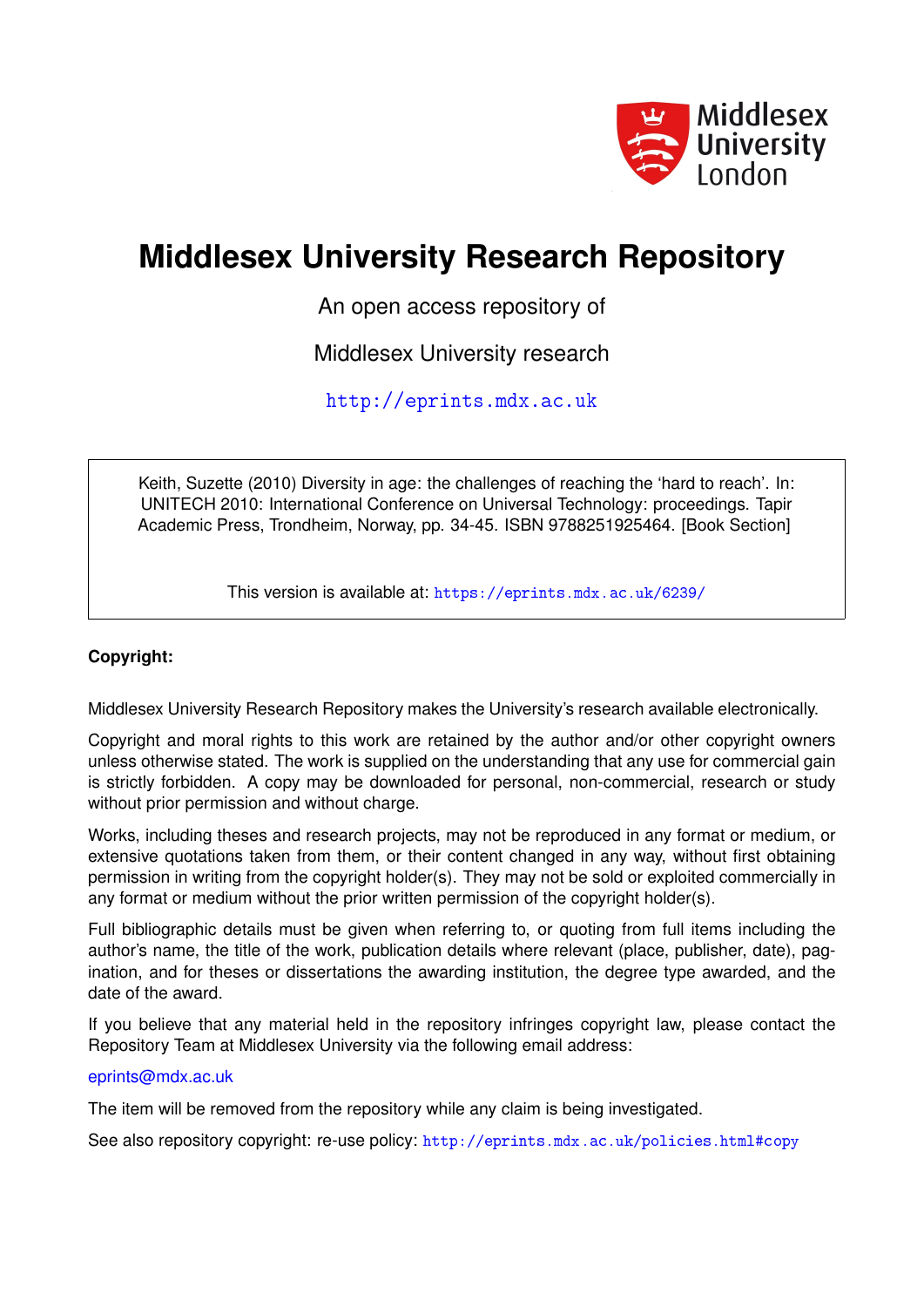## **Diversity in age: the challenges of reaching the 'hard to reach'**

Suzette Keith

School of Engineering and Information Sciences, Middlesex University, The Burroughs, Hendon London NW4 4BT UK

*Abstract: Older people are typically characterised as late adopters of new technology. In this paper we begin to explore the true diversity of digital engagement, extending our scope among older people to include those who are highly engaged, those who are not engaged, and those who are in transition as learners or giving up.*

*A critical element of our research approach is the active participation of older people, and we seek out settings that provide opportunities to widen participation, adapting our survey materials accordingly.*

*Our initial findings explore correlations of digital engagement through the use of selected technologies and activities compared with settings, age and gender.*

*This characterisation of diversity of older people is part of a larger study on autonomy and independence of older people through the use of digital technologies. In giving older people a voice to participate in research into future digital engagement we need to look for novel ways to ensure that different voices are represented.*

## **1. Introduction**

Providing a platform for participation in the research agenda by older people is an important objective. Walker (2007) suggests that there is a growing and parallel desire by researchers to involve older people and of older people to participate. Involving older people in research on ageing fulfils a key demand of human rights and the right to be consulted and of enabling them to participate and contribute to an understanding of the issues of quality of life and quality of services provided for older people.

## **1.1 The European profile of ageing and technology use**

It is well established that use of digital technologies is lower among older people than young people, but the situation is changing rapidly. Interest in ageing is driven by ageing demographics and by two quite different concerns, one of dependency and the other of consumerism:

"By 2020, 25% of the EU's population will be over 65. Spending on pensions, health and long-term care is expected to increase by 4-8% of GDP in coming decades, with total expenditures tripling by 2050. However, older Europeans are also important consumers with a combined wealth of over €3000 billion". (COM 2007a)

In addition to ageing, socio-cultural issues are of particular concern since these are also correlated with low levels of digital engagement as measured by access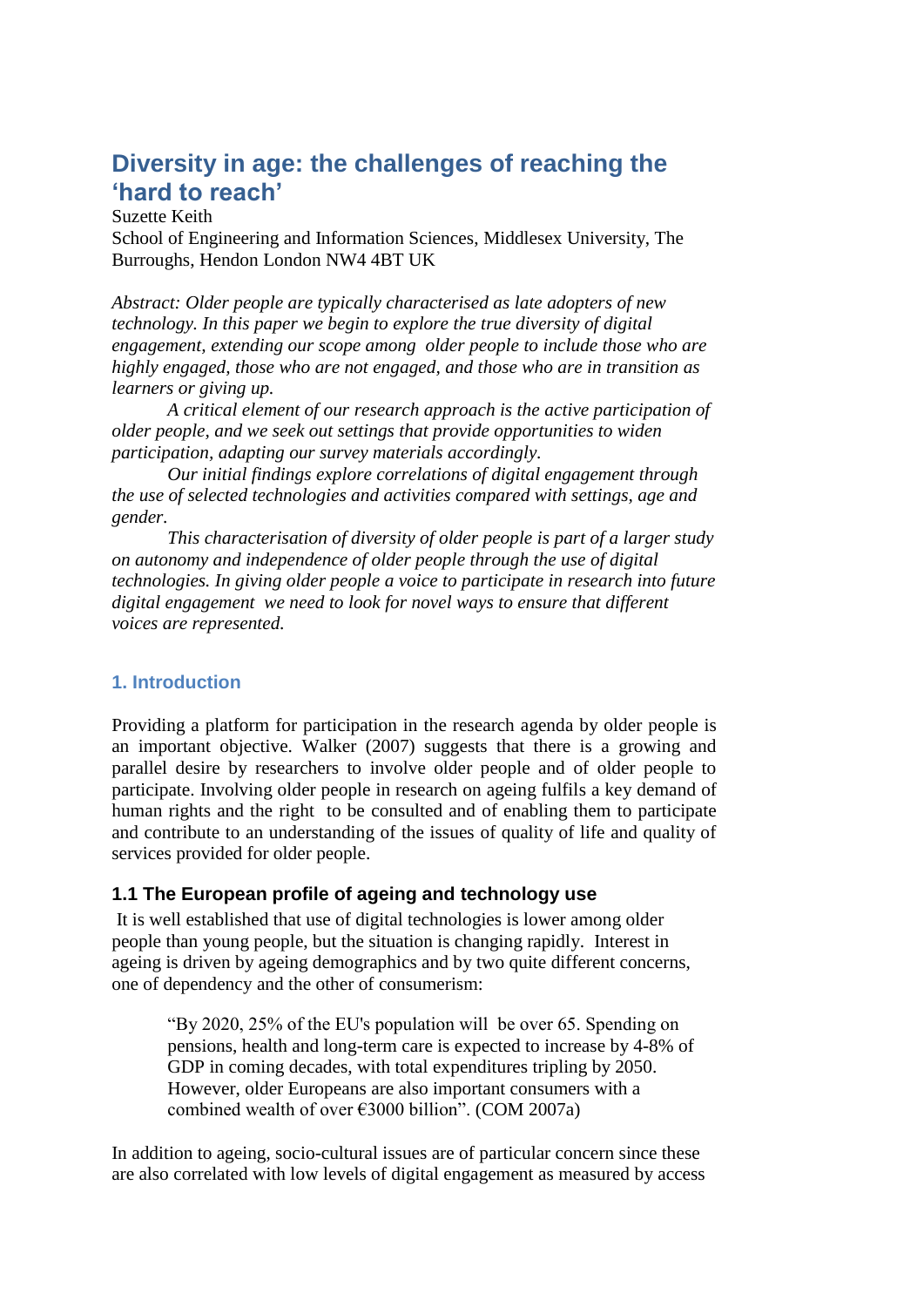to and use of digital technologies, in particular computers and the internet. Internet usage in EU 27, (Eurostat 2009) shows that people who used the internet at least once a week is highest (88%) of young males (age 16-24) but considerably lower (38%) of older men (age 55-74). A gender and age related gap also persists with the lowest use (26%) recorded for older women(age 55- 74). The situation is changing rapidly in just a few years, whereby internet use by older women has doubled since 2006. Education and age also affect usage of the internet whereby only 15% of older people (55-74) with no or low formal education use the internet at least once a week, compared to 69% of those with high formal education (55-74).

Within Europe, there is political and research interest in relation to digital inclusion and eAccessibility as part of policy to ensure fair and equal access to all citizens to the benefits of a digital information society:

"…bridging broadband and accessibility gaps, or improving digital competences, translates into new jobs and services. Initial estimates indicate that benefits from e-Inclusion in the EU could be in the order of  $\epsilon$ 35 to  $\epsilon$ 85 billion over five years." (COM 2007b)

## **1.2 Background**

The Sus-IT project is one of a number of UK projects funded under the New Dynamics of Ageing programme, in response to concern about issues affecting the growing proportion and number of older people in the population. The Sus-IT project aims to generate new knowledge and understanding of the dynamics of ageing in relation to the dynamics of ICT use. It further aims to investigate the actual and potential barriers to sustained and effective use of ICTs by older people and to explore a range of potential sociotechnical solutions to these barriers.

The Sus-IT project was established in collaboration with seven UK universities, and the support of national organisations on ageing including Age Concern, Help the Aged and University of the Third Age.

## **1.3 Participation in research and design**

There is a strong tradition within human computer interaction to invite user participation, and this is strongly supported through the methodologies of participatory design. Participatory design has a lengthy history (Namioka and Rao 1996, Muller 2002) in the design of information and communications technologies (ICT) and its use within organisations which places an essential emphasis on working with the end-users of new technologies. Historically it has a geographical context located in Scandinavia and a political context set in democracy in the work-place and the trade union movements of the 60s and 70s.

Overtime participatory design has developed in scope becoming: " a set of theories, practices, and studies related to end users as full participants in activities leading to software and hardware computer products and computerbased activities" (Muller 2002).

The participatory design movement relies on innovative methods to bridge the knowledge gaps between system users and designers. (Muller 2002). Within a workplace, the user group and choice of participants and context is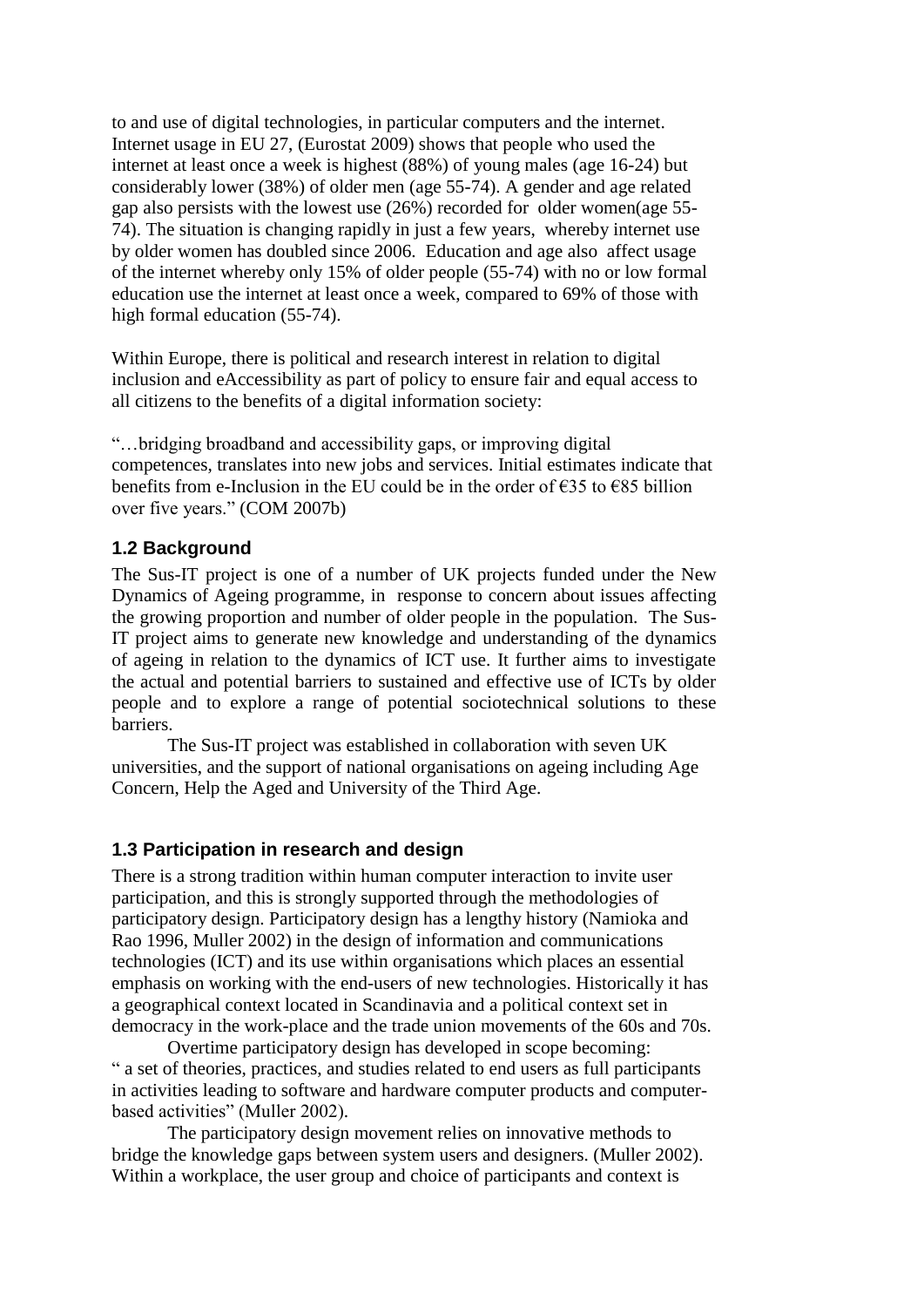reasonably well defined but this differs in non-work based settings involving for example children or older people (Druin 2002; Ellis and Kurniawan 2000; Keith et al 2007). In such cases, the participants are not direct beneficiaries of proposed changes and commit to the project on a voluntary basis. The desire to participate and engage with the research or design project may be affected by this and other factors – including the level of interest and experience of the technologies being investigated.

Chronological age is not in itself a reliable determinant of ageing and has a potential for being a misleading research variable (Sudbury 2004). It is important for the validity and reliability of the results of studies involving older people to take account of other factors such as the impact of different life experiences and contexts. In this paper we set out to create an alternative framework for sampling and profiling older people that takes account of digital connectedness, social circumstances, and gender in addition to age. The paper describes the process of developing a survey tool that is adaptable to the needs of older people in different contexts and begins to seek out people who may be otherwise at risk of becoming socially and digitally isolated.

## **2. Methodology**

It is important in any study to be asking the right questions of the right people. In this paper we report how we have developed and refined a survey tool about digital engagement through a series of four iterations in order to both collect usable data and address the needs of older people in different circumstances.

## **2.1 The challenge of reaching the 'hard to reach'**

Older people are not a homogenous group (Gregor *et al* 2002) but show considerable diversity in their capabilities, well being and experiences. Gregor et al (2002) challenged researchers and developers who are working with older people to seek out diversity and to employ a design process that is sensitive to this diversity. We wanted to be sure that this study would be representative of diversity and to engage with people having different life experiences.

A strict sampling framework was not applied. Instead we have been opportunistic in identifying groups and locations from which we could encounter people over 50 who were likely to include current users or learners of computing and the internet, as well as people who were unlikely to be current users. Several of the Sus-IT research project partners already had pre-existing user panels or forums representing people over the age of 50. Access to a wider range of potential participants was negotiated with the help of local links of national bodies and a local voluntary service agency located in a deprived area.

## **2.3 Development of the Digital Engagement study**

The development of the digital engagement study was a core activity to bring some cohesion to the existing user panels, to draw in new communities and to support concurrent activities to develop and evaluate technology concepts. The themes and topics for the survey were developed in collaboration with the various project partners. The requirement was for a survey tool that would be robust enough to explore digital engagement and correlated factors, and change of use over time. An initial survey tool and support materials such as publicity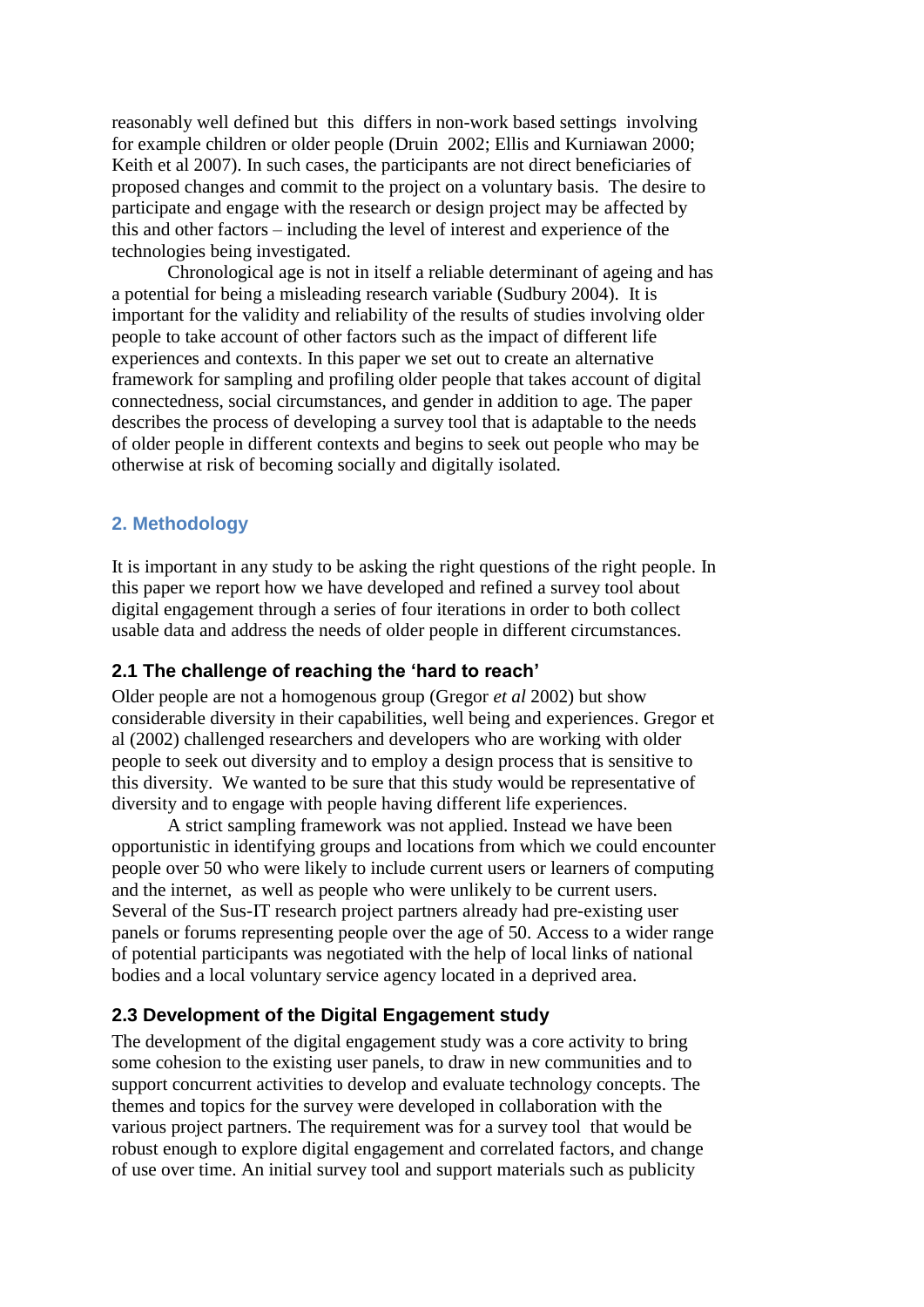leaflets were developed as drafts and then subjected to a review by "critical friends" – a group of older people who had participated in previous research.

The critical friends reviewers expressed concerns on behalf of people who were not digitally connected that the existing materials might be too intimidating. This view was further endorsed by the voluntary service workers who shared their own experiences at consultation activities with local community groups. The key message being that if we were to achieve cooperation and participation from older people then we should ensure that the survey tool covered no more than one page and would take no more than a few minutes to complete.

## **2.4 Adapting the survey tool to the needs of the participants**

The full survey tool provided a comprehensive study, covering use of a wide range of digital technologies such as computers, digital TV and mobile phone, it include a measure of frequency of use and confidence in using applications such as word-processing, emailing and text messaging. This survey tool included questions on learning strategies and social indicators such as occupation, housing, transport, marital status and ethnicity. This survey tool was modified following the comments of the "critical friends" before being used within small groups of older people, attended by a researcher who introduced the project and the survey tool and supported the participants to complete the survey. The survey tool included open and closed questions and was 12 pages long, it typically took 20 minutes to half an hour to complete although some individuals were quicker and others needed more time, or more support.

In responding to the advice of our "critical friends" and voluntary service workers we created a minimalist version of the survey tool that would meet the criteria of one side of A4 paper in a reasonable sized font, and taking just a few minutes to complete. In the first iteration, the revised survey was focussed exclusively on digital engagement, listing 18 technologies and 7 activities drawn from the full survey.

Mini-survey v1 was completed by 16 people attending a session at an older persons computer centre for learners and club members. The club membership is aimed specifically at people aged 50-65 and located in a deprived inner city area. Initial analysis of results showed that these respondents varied in the number of technologies used, however detailed analysis and subsequent comparison was limited by the lack of age and gender data.

Mini-survey v2 added back questions on name, gender, year of birth. Additionally we added a simple question on country of birth to give an indication of cultural diversity but avoiding the more rigorous declaration of ethnicity. In addition, the technologies were re-grouped so that those who did not use computers could quickly bypass the set of six computer related technologies. Adding space for two open questions on preferred and most difficult technology meant that the survey spread over two sides of one page. Mini-survey  $v2$  was used by 6 people attending a day centre and lunch club. The function of this club was to provide increased opportunity for social engagement, and transport was provided for people who were otherwise housebound. The analysis of data from this small group showed that they were not technologically connected, and that asking about technologies first created a very negative impression of the interaction between researcher and participant. In practical terms, asking for name last also seemed a little unfriendly.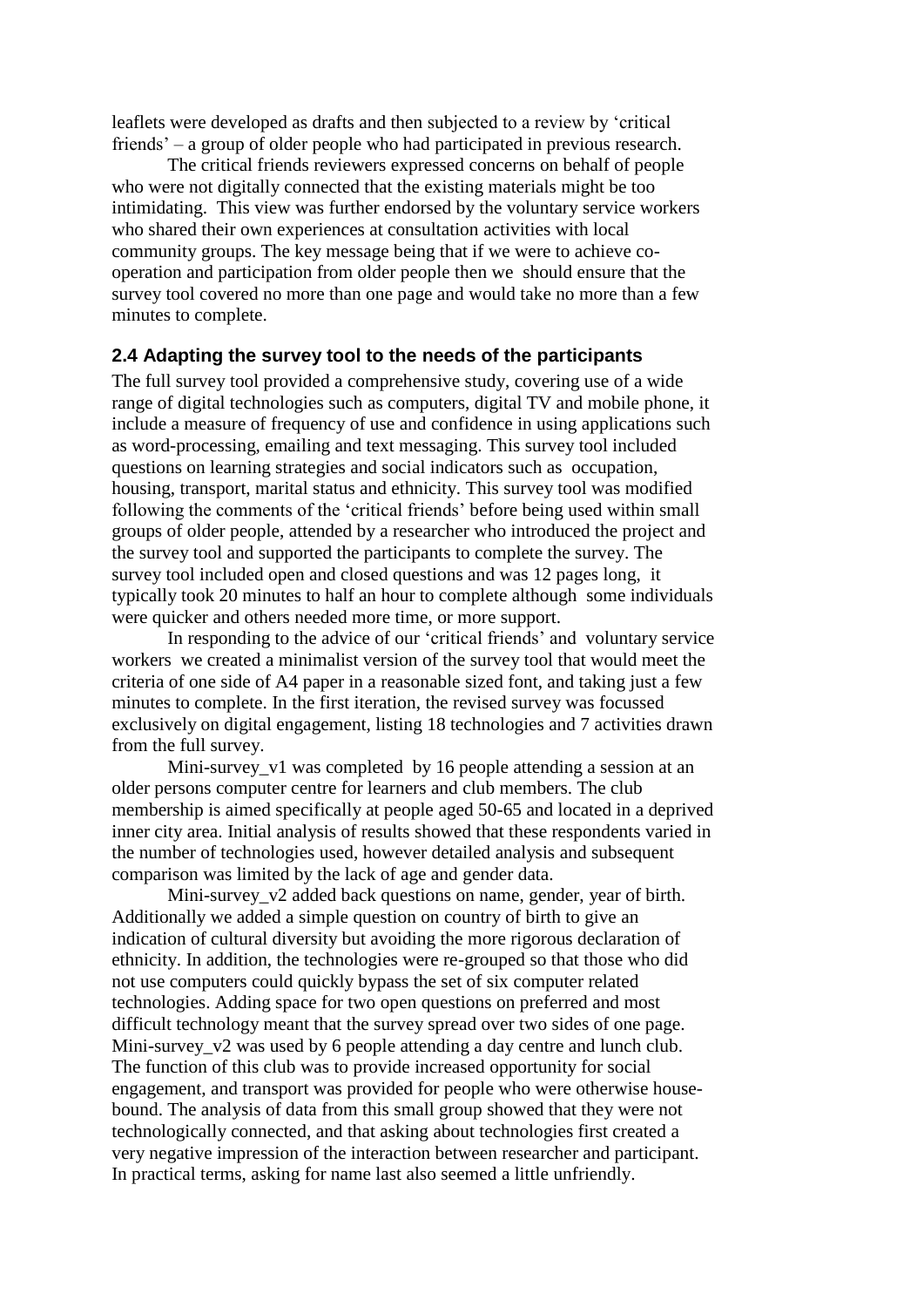

#### **Figure 1. Mini-survey\_v4 with pictures of technologies**

Mini-survey v3 was revised so that questions about name, gender, date of birth and country of birth came first followed by preferred activities before technologies used. Mini-survey\_3 was used with 21 people randomly selected at a large open event on service and health care provision for people over 50. The survey was very quick to use, although some people struggled to identify some of the technologies by name – such as DVD and MP3 players. The same version with very minor format changes was emailed to a volunteer group of a local branch of University of the Third Age and was answered by 13 members.

Mini-survey v4 was expanded to include pictures of current and older versions of the 18 technologies and pictures associated with the 7 activities, selected from Google images. A question was added on age on leaving school in order to help identify those likely to have no formal school qualifications and possibly have literacy issues. Mini-survey\_4 was answered by ten volunteers who were invited to attend. The community group organiser was asked to try and include both computer users and non-users and to balance gender. This group also took part in a group exercise to discuss ease of use of the various technologies.

This final survey appears longer (2 pages printed both sides) because of the space needed for the pictures. However it has potential benefit in overcoming communication barriers such as addressing people with low literacy or older people with hearing impairments and providing space for translation into different languages.

## **3. Early Findings**

The four mini-surveys were found to be quick to use, needing very little support from the researcher and were simple to analyse. Sixty-six people took part in the surveys, Groups H1-4 were co-located in the deprived London Borough of Hackney, just to the east of the City of London. Group UA1 was located in the more affluent area of the London Borough of Harrow to the north-west of London.

As shown in Table 1, the initial analysis by age reveals a good balance of representation across three age categories: pre-and early retirement (50-65), post-retirement (65-75) and older old (75+). The age range represented is 55 to 91. The group of 16 people in H1 did not provide age and gender data but according to the membership rules were all aged 50-65. Further analysis of the remaining 50 people giving age and gender suggests that there is some underrepresentation of those who are aged 50-59 and men over 80. Overall there is a reasonable balance of gender 28 women and 22 men.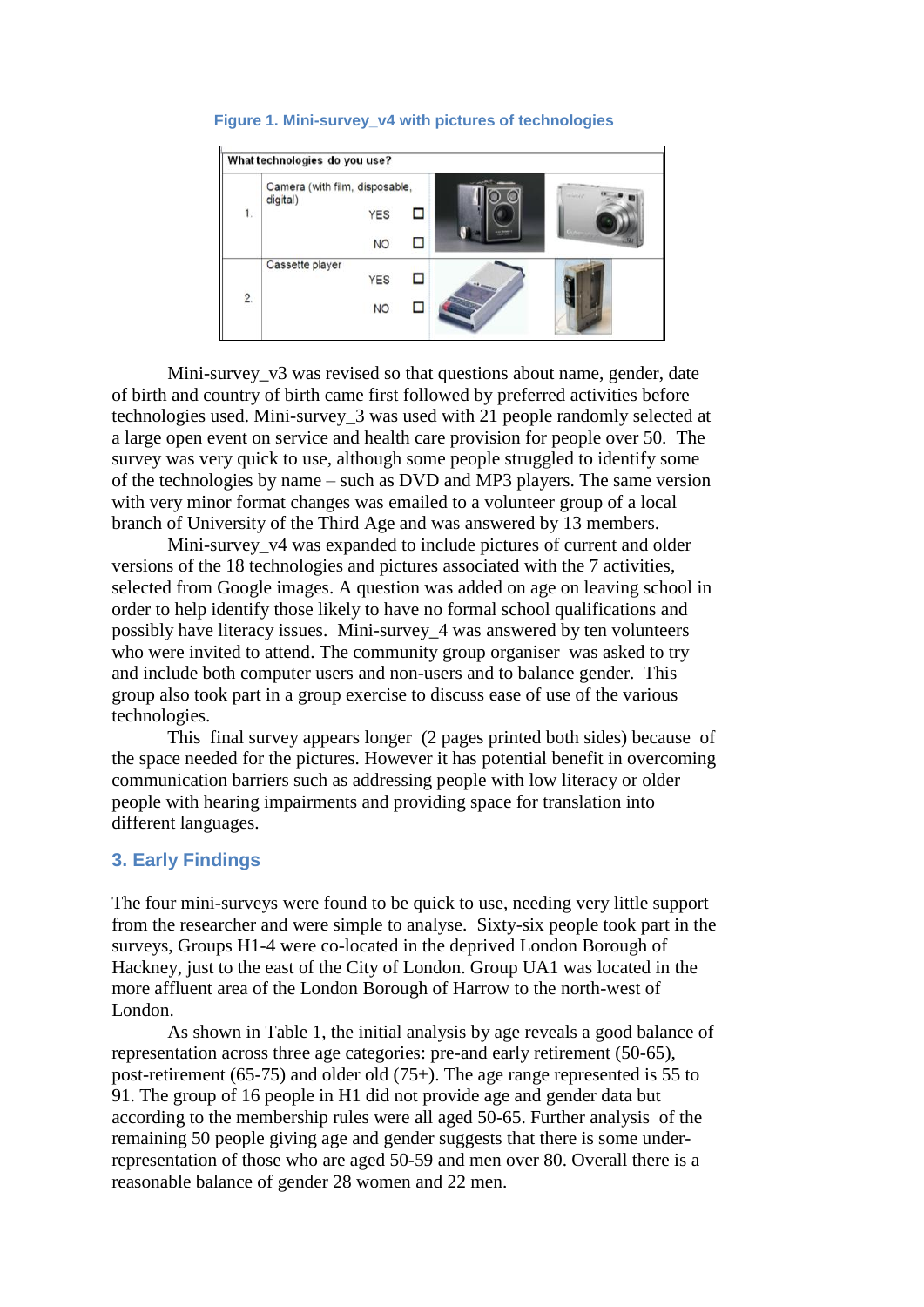|                    | Mini<br>survey |                |       |       |
|--------------------|----------------|----------------|-------|-------|
| <b>Age at 2009</b> | tool           | 50-64          | 65-74 | $75+$ |
| H1 (group          | V1             |                |       |       |
| age)               |                | 16             | O     | Ω     |
| H <sub>2</sub>     | V <sub>2</sub> | 2              | 1     | 3     |
| H3                 | V3             | $\overline{2}$ | 12    | 7     |
| H4                 | V4             | 4              | 3     | 3     |
| UA1                | V3             | ი              | 6     | 7     |
| Totals             |                | 24             | 22    | 20    |

#### **Table 1. Survey tool by group and analysis by age**

## **3.1 Preferred activities**

A simple analysis of the seven activities revealed that the H1 Club members were very active – all liked talking to people, and most listened to music, took photos and used the internet (see Fig 2). Around three-quarters of these participants said that they wrote letters and documents.



**Figure 2. Mini-survey\_v1 group H1 (age 50-65)**

Table 2 lists all seven activities and summarises the results of all five groups, it shows that talking to people (95%) , watching TV (94%) and listening to music (89%) were universally popular activities for all participants. There was much more variation between the groups on other activities. The small group of H2 were least likely to write letters, take photos or record films and none used the internet. Although 65% of all participants wrote letters or documents this varied across the H1 to H4 groups from 33% (H2) to 75% (H1). This question on writing has a potential for being indicative of levels of literacy and certain individuals in H2, H3 and H4 were found to need help with reading and completing the survey. Those in UA1 completed the survey on line, either within the email or within the attached document – all used the internet and were highly likely to write letters and documents (85%).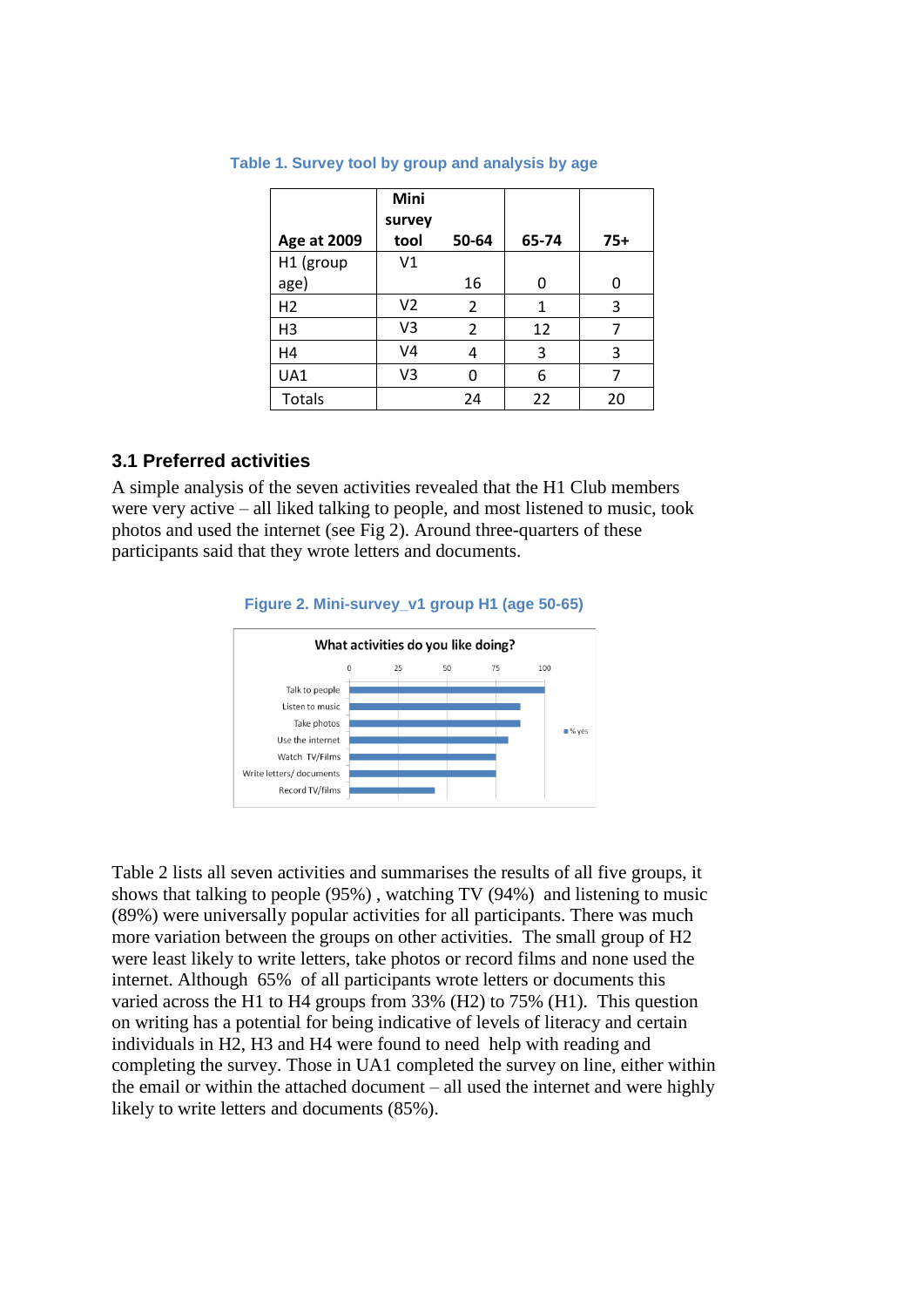| What activities do you do?     | All    | H1     | H <sub>2</sub> | H <sub>3</sub> | H4        | UA1       |
|--------------------------------|--------|--------|----------------|----------------|-----------|-----------|
|                                | % n=66 | % n=16 | $\%n=6$        | $\%$ n=21      | $\%$ n=10 | $\%$ n=13 |
| Talk to people                 | 95     | 100    | 100            | 86             | 100       | 100       |
| <b>Watch TV/Films</b>          | 94     | 75     | 100            | 100            | 100       | 100       |
| <b>Listen to music</b>         | 89     | 88     | 100            | 90             | 70        | 100       |
| <b>Write letters/documents</b> | 65     | 75     | 33             | 52             | 70        | 85        |
| <b>Take photos</b>             | 58     | 88     | 17             | 43             | 60        | 62        |
| Use the internet               | 56     | 81     | $\Omega$       | 29             | 50        | 100       |
| <b>Record TV/films</b>         | 41     | 44     | 17             | 38             | 40        | 54        |

## **Table 2. Summary of percentage of people taking part in activities**

## **3.2 Preferred technologies**

Table 3 lists all of the technologies in order of popularity with all participants. As suggested from the activities, the five most popular technologies, in order, were: TV, home telephone, radio, CD player and mobile telephone.

**Figure 3**

## **Table 3. Technology use by percentage of group**

| What technologies do you use?           | All $%$ | H1,    | $H2, n=6$        | H3,    | H4,            | UA1,           |
|-----------------------------------------|---------|--------|------------------|--------|----------------|----------------|
|                                         | by      | $n=16$ |                  | $n=21$ | $n=10$         | $n=13$         |
|                                         | group   |        |                  |        |                |                |
| TV (analogue, digital, Sky)<br>1.       | 91      | 81     | 100              | 95     | 80             | 100            |
| Telephone (home, fixed, cordless)<br>2. | 85      | 81     | 67               | 95     | 80             | 100            |
| 3.<br>Radio (analogue, digital)         | 85      | 63     | 100              | 90     | 70             | 100            |
| 4.<br>CD player                         | 80      | 88     | 83               | 76     | 60             | 92             |
| 5.<br>Telephone (mobile phone)          | 78      | 100    | 50               | 71     | 70             | 100            |
| <b>DVD</b> player<br>6.                 | 64      | 75     | 33               | 57     | 70             | 85             |
| Video (player recorder)<br>7.           | 61      | 56     | 50               | 48     | 60             | 92             |
| <b>Cassette player</b><br>8.            | 61      | 81     | 50               | 57     | 30             | 85             |
| 9.<br>Computer (desk top or laptop)     | 59      | 88     | 17               | 43     | 50             | 100            |
| 10. Photocopier                         | 54      | 75     | 33               | 43     | 40             | 77             |
| 11. Record player                       | 53      | 63     | 50               | 57     | 40             | 54             |
| 12. Printer                             | 51      | 75     | $\overline{0}$   | 38     | 40             | 100            |
| 13. Camera (with film, disposable,      | 48      | 69     | 17               | 48     | 40             | 69             |
| digital)                                |         |        |                  |        |                |                |
| 14. Scanner                             | 42      | 56     | 17               | 29     | 30             | 77             |
| 15. Computer to play films (e.g. BBC)   | 31      | 38     | $\overline{0}$   | 24     | 40             | 54             |
| iPlayer, 4 on Demand etc)               |         |        |                  |        |                |                |
| 16. Video camera                        | 24      | 38     | 17               | 19     | 30             | 15             |
| 17. Typewriter                          | 18      | 38     | 33               | 19     | $\overline{0}$ | $\overline{0}$ |
| 18. MP3 player (e.g. Ipod)              | 18      | 31     | $\boldsymbol{0}$ | 14     | 20             | 23             |

The mobile phone was more popular than expected  $-$  in  $5<sup>th</sup>$  position overall, and used by 78% of all groups. Follow-up discussions revealed that the mobile phone was also being used by some people to give access to other applications, such as the camera, video and recorded music. In some instances people reported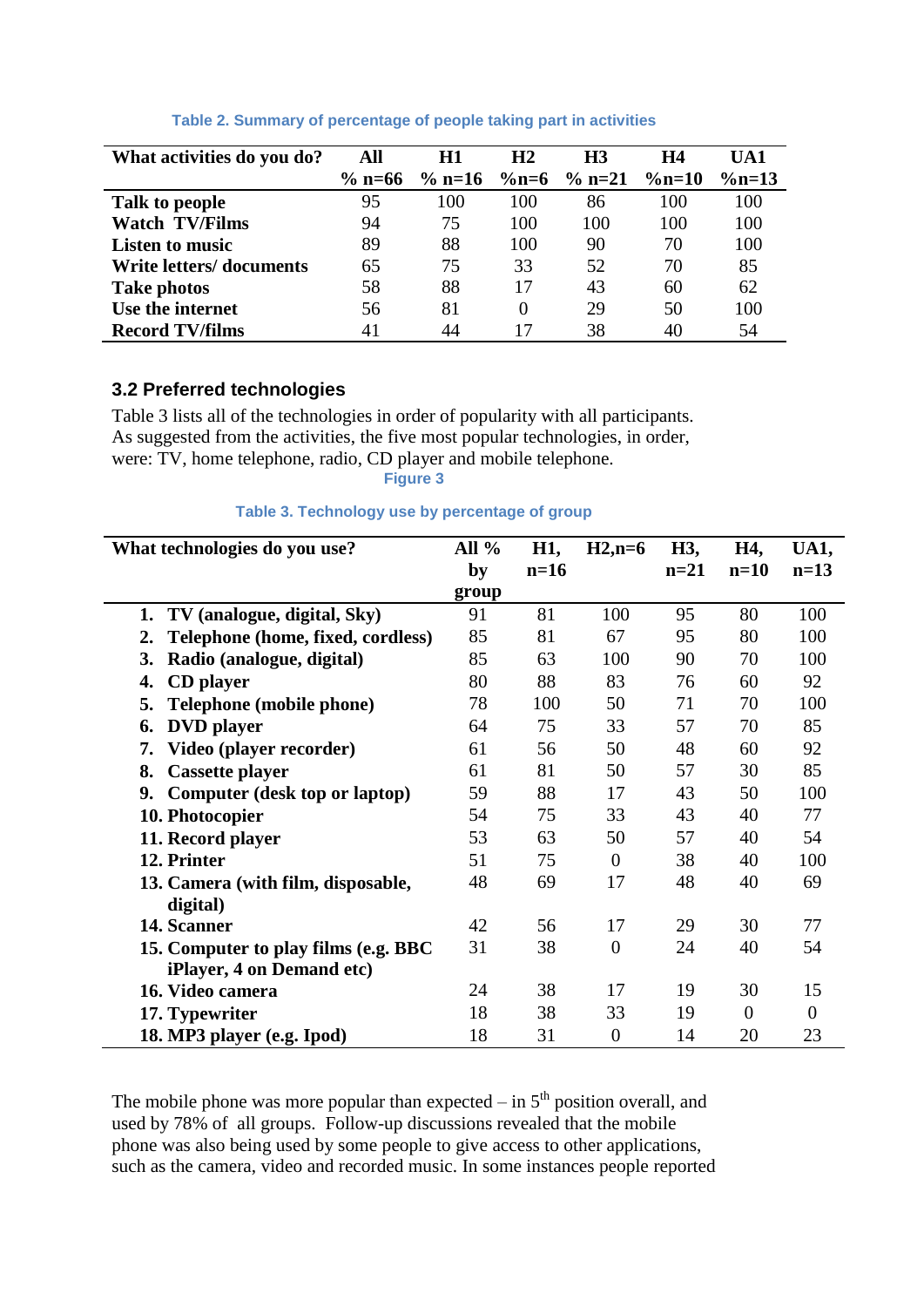only having a mobile phone and no home phone.

Listening to music was popular and the results show that the CD player had overtaken the cassette player and the record player but use of MP3 players was low overall (18%), or nil in the case of H2. The use of DVD player and video player to play films etc were similar (DVD 64%, video player  $61\%$ ) – in many cases people used both, and of the one-third using a computer to play film such as the BBC iPlayer, most used all three technologies

The top 10 technologies were used by more than 50% of all groups and include the home phone (85%), mobile phone (78%) and computer (59%).

Comparing the results per group reveals substantial differences in engagement. The H2 group were the least technologically connected - only three out six people (50%) used a mobile phone, and one of these also used the mobile phone for taking photographs and video capture. The UA1 group is consistently the most connected. Almost all the UA1 group used all five of the top technologies, as well as computer and printer. At the individual level, further analysis shows that the H3 group showed the most diversity within the group.





In Fig 3, an analysis of age, gender and technology used shows the results from 50 participants. Personal communication appears important, as shown by the high use of fixed and mobile phones. Use of the internet, as a critical indicator of digital engagement, is lowest among the oldest men and women (age 75+). However, when analysed by gender and three age groups, there are as yet too few participants per cell to confirm any trend related to age and gender.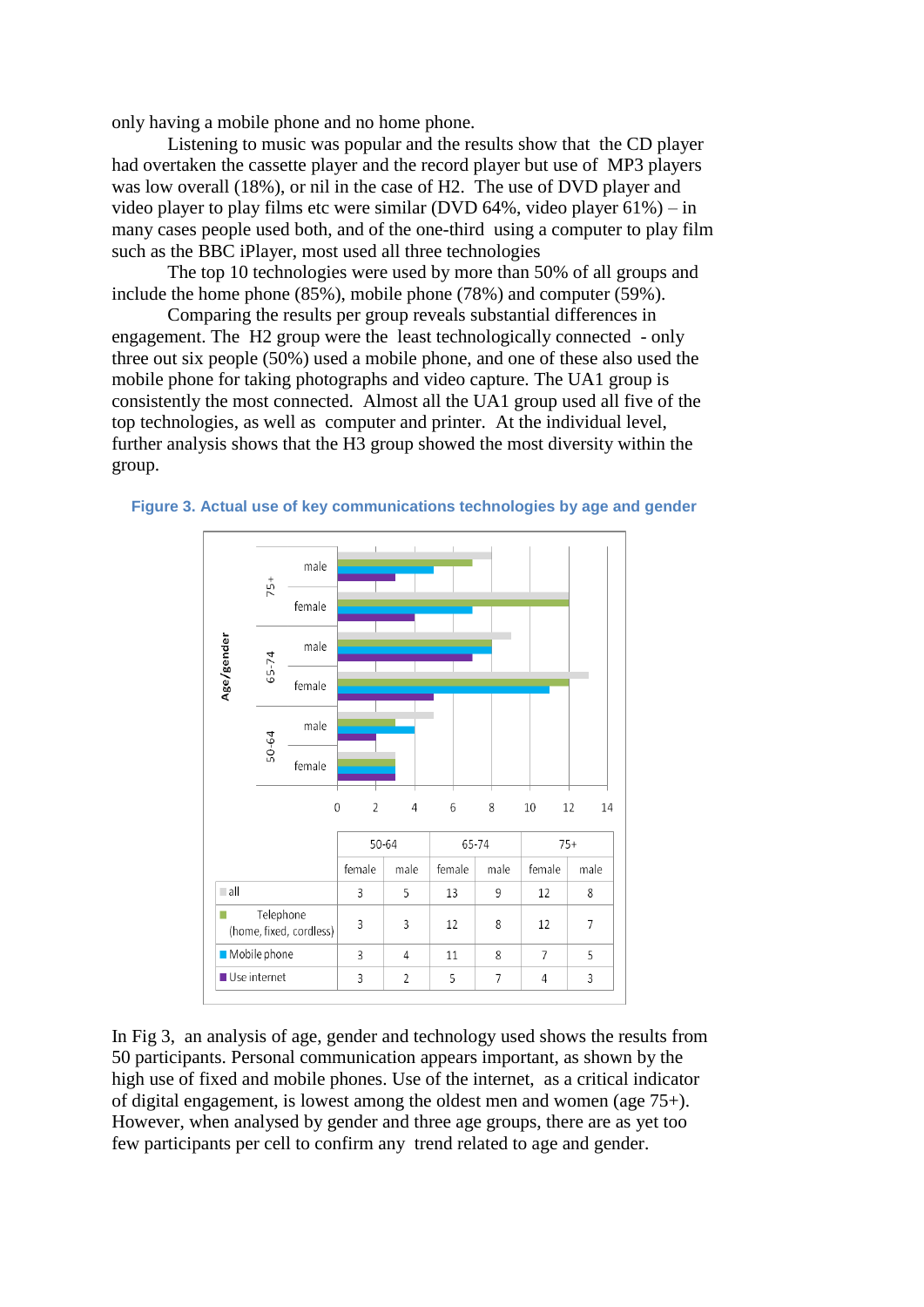## **4. Discussion**

So far, we have actively set out to recruit users and non-users of the internet and other digital technologies. Members of the H1 and UA1 groups have taken part in previous research based studies, both show high levels of activity and use of digital technologies. In reaching out to older people living in a culturally diverse and deprived area, results from H2, H3 and H4 show greater individual diversity and a tendency overall to a lower level of activity and use of digital technologies.

The additional information collected in the H4 group, who used Minisurvey v4, reveals that four out of ten left school between the ages of 13 and 15, and that only half the group were born in the UK. The inclusion of this social data offers further opportunity for analysing correlated issues such as education, literacy and confidence in learning new skills.

The four Mini-surveys provide a measure of our success and limitations in representing different age groups and suggests we need to pursue people to participate in our studies who are pre-retirement. The small group of women 50- 64 group who have 100% use of mobile phone and internet may be indicative of changes in communication strategies, although it would need a longitudinal study to reveal if they would maintain or withdraw from this level of engagement in much later life.

## **5. Conclusions**

The continuing work on our full digital engagement survey and use of the modified Mini-survey will enable us to achieve our primary objective to build an engaged panel of older people willing to participate in our research activities and who are representative of diversity of age, gender, social setting and levels of digital engagement. As we refine our approach to the survey process, the analysis of the collected data will enable us to achieve improved characterisation of older people, establishing critical dimensions of the social factors affecting current and future levels of digital engagement.

In the longer term we aim to achieve a greater level of confidence in comparing like for like when inviting participants to our own project, and to track individual and group transitions. It is also our intention to establish an improved sampling framework for future studies in order to better represent the diversity of experiences of older people, and to provide a systematic measure of dynamic change of use.

## **6. References**

COM(2007a) 0332 Ageing Well in the Information Society http://ec.europa.eu/information\_society/newsroom/cf/itemdetail.cfm?ite m\_id=3457

COM(2007b) 694, Communication on e-Inclusion. [http://ec.europa.eu/information\\_society/activities/einclusion/docs/i2010\\_initiative/comm\\_nati](http://ec.europa.eu/information_society/activities/einclusion/docs/i2010_initiative/comm_native_com_2007_0694_f_en_acte.pdf) [ve\\_com\\_2007\\_0694\\_f\\_en\\_acte.pdf](http://ec.europa.eu/information_society/activities/einclusion/docs/i2010_initiative/comm_native_com_2007_0694_f_en_acte.pdf)

Druin, A., (2002) The role of children in the design of new technology, Behaviour and Information Technology 21, 1-25. Taylor and Francis.